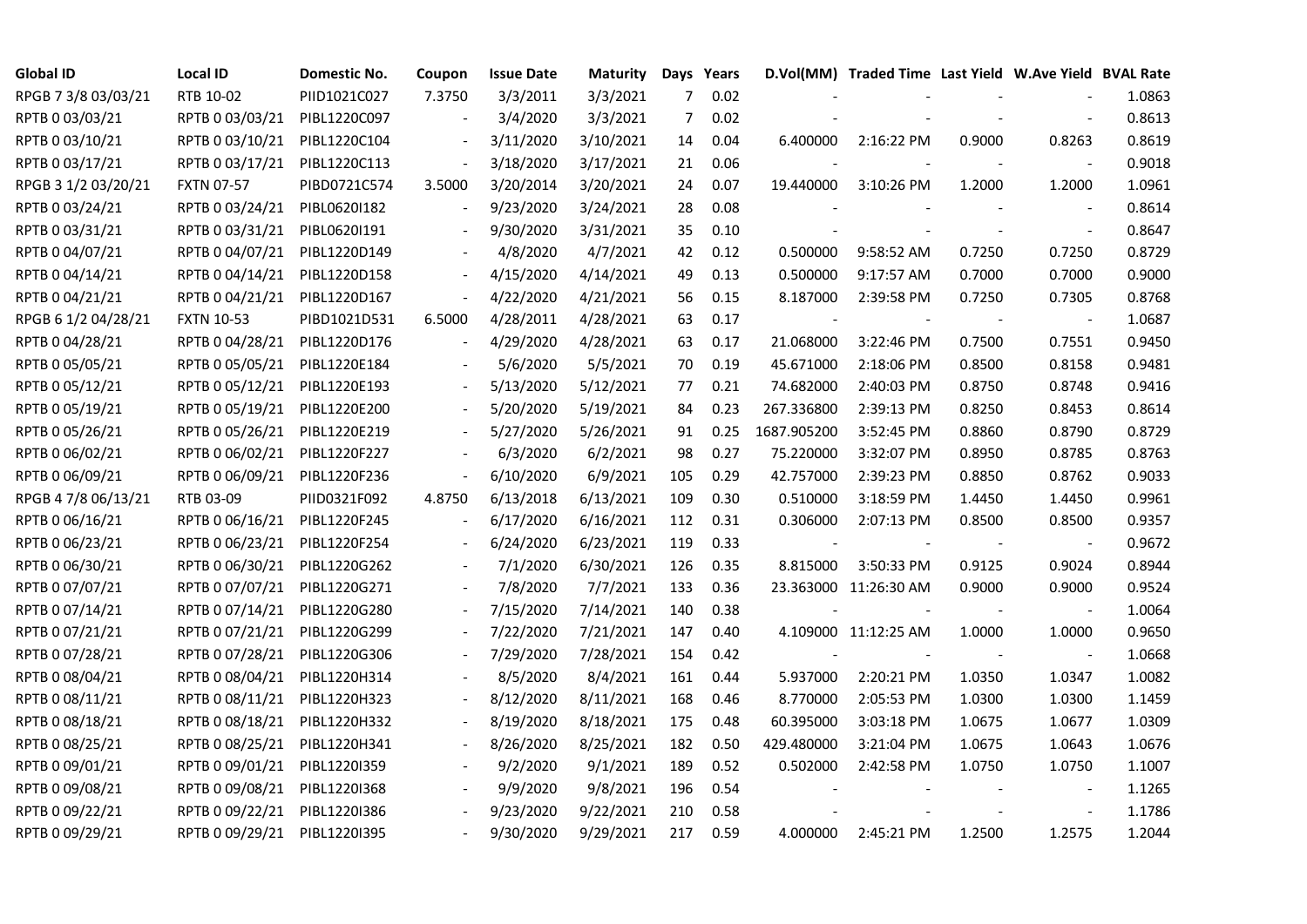| <b>Global ID</b>     | <b>Local ID</b>   | Domestic No. | Coupon                   | <b>Issue Date</b>     | <b>Maturity</b> |     | Days Years |            | D.Vol(MM) Traded Time Last Yield W.Ave Yield BVAL Rate |        |                          |        |
|----------------------|-------------------|--------------|--------------------------|-----------------------|-----------------|-----|------------|------------|--------------------------------------------------------|--------|--------------------------|--------|
| RPTB 0 10/06/21      | RPTB 0 10/06/21   | PIBL1220J401 |                          | 10/7/2020             | 10/6/2021       | 224 | 0.61       |            |                                                        |        |                          | 1.2280 |
| RPTB 0 10/13/21      | RPTB 0 10/13/21   | PIBL1220J410 |                          | 10/14/2020            | 10/13/2021      | 231 | 0.63       |            | 2.585000 10:01:18 AM                                   | 1.1250 | 1.1250                   | 1.2556 |
| RPGB 5 3/4 10/20/21  | RTB 10-03         | PIID1021J039 | 5.7500                   | 10/20/2011 10/20/2021 |                 | 238 | 0.65       | 0.700000   | 2:25:21 PM                                             | 1.5500 | 1.5357                   | 1.3753 |
| RPTB 0 10/20/21      | RPTB 0 10/20/21   | PIBL1220J429 |                          | 10/21/2020            | 10/20/2021      | 238 | 0.65       | 0.201000   | 9:40:59 AM                                             | 1.2000 | 1.2000                   | 1.3229 |
| RPTB 0 10/27/21      | RPTB 0 10/27/21   | PIBL1220J438 |                          | 10/28/2020            | 10/27/2021      | 245 | 0.67       |            |                                                        |        |                          | 1.3261 |
| RPTB 0 11/03/21      | RPTB 0 11/03/21   | PIBL1220K445 |                          | 11/4/2020             | 11/3/2021       | 252 | 0.69       | 16.524000  | 3:29:10 PM                                             | 1.2750 | 1.2750                   | 1.4178 |
| RPTB 0 11/10/21      | RPTB 0 11/10/21   | PIBL1220K454 |                          | 11/11/2020            | 11/10/2021      | 259 | 0.71       |            | 45.000000 11:39:01 AM                                  | 1.2800 | 1.2800                   | 1.3626 |
| RPTB 0 11/17/21      | RPTB 0 11/17/21   | PIBL1220K463 |                          | 11/18/2020            | 11/17/2021      | 266 | 0.73       |            |                                                        |        |                          | 1.3810 |
| RPGB 5 3/4 11/24/21  | <b>FXTN 10-55</b> | PIBD1021K551 | 5.7500                   | 11/24/2011 11/24/2021 |                 | 273 | 0.75       |            |                                                        |        |                          | 1.3056 |
| RPTB 0 11/24/21      | RPTB 0 11/24/21   | PIBL1220K472 |                          | 11/25/2020            | 11/24/2021      | 273 | 0.75       |            |                                                        |        | $\overline{\phantom{a}}$ | 1.4088 |
| RPTB 0 12/01/21      | RPTB 0 12/01/21   | PIBL1220L480 |                          | 12/2/2020             | 12/1/2021       | 280 | 0.77       |            |                                                        |        | $\overline{\phantom{a}}$ | 1.4268 |
| RPTB 0 12/07/21      | RPTB 0 12/07/21   | PIBL1220L499 |                          | 12/9/2020             | 12/7/2021       | 286 | 0.78       |            |                                                        |        | $\blacksquare$           | 1.4289 |
| RPTB 0 12/15/21      | RPTB 0 12/15/21   | PIBL1220L505 |                          | 12/16/2020            | 12/15/2021      | 294 | 0.81       |            |                                                        |        |                          | 1.4397 |
| RPTB 0 01/05/22      | RPTB 0 01/05/22   | PIBL1221A015 |                          | 1/6/2021              | 1/5/2022        | 315 | 0.86       |            |                                                        |        | $\blacksquare$           | 1.3653 |
| RPTB 0 01/12/22      | RPTB 0 01/12/22   | PIBL1221A024 |                          | 1/13/2021             | 1/12/2022       | 322 | 0.88       | 13.000000  | 2:34:24 PM                                             | 1.4100 | 1.4100                   | 1.6618 |
| RPGB 63/8 01/19/22   | <b>FXTN 10-54</b> | PIBD1022G545 | 6.3750                   | 7/19/2011             | 1/19/2022       | 329 | 0.90       |            |                                                        |        |                          | 1.4091 |
| RPTB 0 01/19/22      | RPTB 0 01/19/22   | PIBL1221A033 |                          | 1/20/2021             | 1/19/2022       | 329 | 0.90       |            |                                                        |        | $\overline{\phantom{a}}$ | 1.3933 |
| RPGB 4 01/26/22      | <b>FXTN 05-74</b> | PIBD0522A747 | 4.0000                   | 1/26/2017             | 1/26/2022       | 336 | 0.92       | 12.800000  |                                                        |        | $\overline{\phantom{a}}$ | 1.4189 |
| RPTB 0 01/26/22      | RPTB 0 01/26/22   | PIBL1221A042 | $\overline{a}$           | 1/27/2021             | 1/26/2022       | 336 | 0.92       | 44.880000  | 3:23:51 PM                                             | 1.3500 | 1.4711                   | 1.5451 |
| RPTB 0 02/02/22      | RPTB 0 02/02/22   | PIBL1221B050 |                          | 2/3/2021              | 2/2/2022        | 343 | 0.94       | 1.000000   | 2:07:05 PM                                             | 1.4250 | 1.4250                   | 1.4727 |
| RPTB 0 02/09/22      | RPTB 0 02/09/22   | PIBL1221B069 | $\overline{\phantom{a}}$ | 2/10/2021             | 2/9/2022        | 350 | 0.96       | 18.000000  | 2:40:33 PM                                             | 1.4250 | 1.4250                   | 1.4615 |
| RPTB 0 02/16/22      | RPTB 0 02/16/22   | PIBL1221B078 |                          | 2/17/2021             | 2/16/2022       | 357 | 0.98       | 421.537000 | 3:00:55 PM                                             | 1.6000 | 1.4799                   | 1.4933 |
| RPTB 0 02/23/22      | RPTB 0 02/23/22   | PIBL1221B087 |                          | 2/24/2021             | 2/23/2022       | 364 | 1.00       | 645.874000 | 3:24:53 PM                                             | 1.5200 | 1.5191                   | 1.5200 |
| RPGB 15 03/14/22     | <b>FXTN 20-02</b> | PIBD2022C021 | 15.0000                  | 3/14/2002             | 3/14/2022       | 383 | 1.05       |            |                                                        |        |                          | 1.5869 |
| RPGB 4 3/4 07/04/22  | <b>FXTN 03-24</b> | PIBD0322G247 | 4.7500                   | 7/4/2019              | 7/4/2022        | 495 | 1.36       |            |                                                        |        | $\overline{\phantom{a}}$ | 1.8290 |
| RPGB 4 7/8 08/02/22  | <b>FXTN 10-56</b> | PIBD1022H562 | 4.8750                   | 8/2/2012              | 8/2/2022        | 524 | 1.44       |            |                                                        |        | $\overline{\phantom{a}}$ | 1.7652 |
| RPGB 4 3/4 09/13/22  | <b>FXTN 10-57</b> | PIBD1022I570 | 4.7500                   | 9/13/2012             | 9/13/2022       | 566 | 1.55       |            |                                                        |        | $\blacksquare$           | 1.7614 |
| RPGB 12 3/4 10/17/22 | <b>FXTN 20-03</b> | PIBD2022J033 | 12.7500                  | 10/17/2002 10/17/2022 |                 | 600 | 1.64       |            |                                                        |        | $\blacksquare$           | 1.8600 |
| RPGB 4 5/8 12/04/22  | RTB 05-11         | PIID0522L114 | 4.6250                   | 12/4/2017             | 12/4/2022       | 648 | 1.77       | 136.500000 | 3:56:39 PM                                             | 1.9500 | 1.9567                   | 1.9236 |
| RPGB 4 12/06/22      | <b>FXTN 10-58</b> | PIBD1022L585 | 4.0000                   | 12/6/2012             | 12/6/2022       | 650 | 1.78       | 600.000000 | 3:53:14 PM                                             | 2.1250 | 2.1018                   | 2.0912 |
| RPGB 4 3/8 02/11/23  | RTB 03-10         | PIID0323B101 | 4.3750                   | 2/11/2020             | 2/11/2023       | 717 | 1.96       | 39.254000  | 3:57:18 PM                                             | 2.1000 | 2.1132                   | 2.0083 |
| RPGB 13 02/20/23     | <b>FXTN 20-04</b> | PIBD2023B048 | 13.0000                  | 2/20/2003             | 2/20/2023       | 726 | 1.99       |            |                                                        |        |                          | 2.0166 |
| RPGB 5 1/2 03/08/23  | <b>FXTN 05-75</b> | PIBD0523C752 | 5.5000                   | 3/8/2018              | 3/8/2023        | 742 | 2.03       | 2.164000   | 2:40:20 PM                                             | 2.1500 | 2.1500                   | 1.9705 |
| RPGB 3 1/2 04/21/23  | <b>FXTN 07-58</b> | PIBD0723D588 | 3.5000                   | 4/21/2016             | 4/21/2023       | 786 | 2.15       | 14.000000  | 2:55:16 PM                                             | 2.0250 | 2.2179                   | 2.0667 |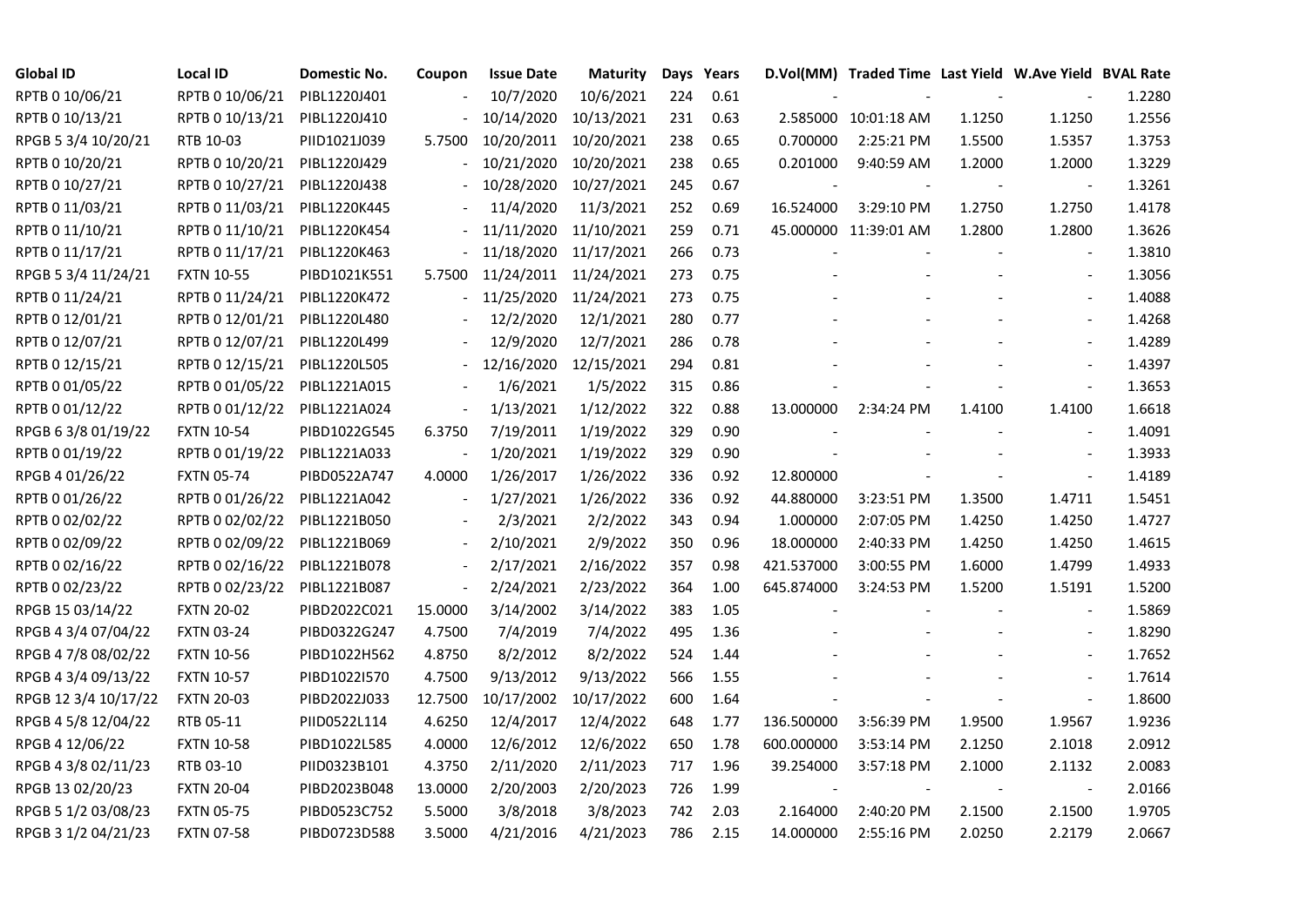| <b>Global ID</b>     | <b>Local ID</b>   | Domestic No. | Coupon  | <b>Issue Date</b> | <b>Maturity</b>       |     | Days Years |                          | D.Vol(MM) Traded Time Last Yield W.Ave Yield BVAL Rate |        |                          |        |
|----------------------|-------------------|--------------|---------|-------------------|-----------------------|-----|------------|--------------------------|--------------------------------------------------------|--------|--------------------------|--------|
| RPGB 11 7/8 05/29/23 | <b>FXTN 20-05</b> | PIBD2023E054 | 11.8750 | 5/29/2003         | 5/29/2023             | 824 | 2.26       |                          |                                                        |        |                          | 2.1113 |
| RPGB 3 1/4 08/15/23  | RTB 10-04         | PIID1023H046 | 3.2500  | 8/15/2013         | 8/15/2023             | 902 | 2.47       | 6.000000                 | 2:32:10 PM                                             | 2.4500 | 2.4500                   | 2.1975 |
| RPGB 2 3/8 09/10/23  | <b>FXTN 03-25</b> | PIBD0323I252 | 2.3750  | 9/10/2020         | 9/10/2023             | 928 | 2.54       | 20.000000                | 3:47:16 PM                                             | 2.4000 | 2.4000                   | 2.3031 |
| RPGB 11 3/8 10/23/23 | <b>FXTN 20-06</b> | PIBD2023J068 | 11.3750 | 10/23/2003        | 10/23/2023            | 971 | 2.66       |                          |                                                        |        | $\overline{\phantom{a}}$ | 2.2541 |
| RPGB 6 1/4 03/12/24  | RTB 05-12         | PIID0524C129 | 6.2500  | 3/12/2019         | 3/12/2024 1,112       |     | 3.04       | 168.500000               | 2:40:21 PM                                             | 2.4200 | 2.4329                   | 2.4230 |
| RPGB 4 1/2 04/20/24  | <b>FXTN 07-59</b> | PIBD0724D595 | 4.5000  | 4/20/2017         | 4/20/2024 1,151       |     | 3.15       |                          |                                                        |        | $\blacksquare$           | 2.4006 |
| RPGB 12 3/8 06/03/24 | <b>FXTN 20-07</b> | PIBD2024F075 | 12.3750 | 6/3/2004          | 6/3/2024 1,195        |     | 3.27       |                          |                                                        |        | $\blacksquare$           | 2.4562 |
| RPGB 12 7/8 08/05/24 | <b>FXTN 20-08</b> | PIBD2024H086 | 12.8750 | 8/5/2004          | 8/5/2024 1,258        |     | 3.44       |                          |                                                        |        | $\overline{a}$           | 2.5081 |
| RPGB 4 1/8 08/20/24  | <b>FXTN 10-59</b> | PIBD1024H595 | 4.1250  | 8/20/2014         | 8/20/2024 1,273       |     | 3.49       |                          |                                                        |        | $\sim$                   | 2.3950 |
| RPGB 4 1/4 10/17/24  | <b>FXTN 05-76</b> | PIBD0524J762 | 4.2500  | 10/17/2019        | 10/17/2024 1,331      |     | 3.64       |                          | 500.000000 11:06:18 AM                                 | 2.5425 | 2.5425                   | 2.5146 |
| RPGB 13 3/4 11/11/24 | <b>FXTN 20-09</b> | PIBD2024K091 | 13.7500 | 11/11/2004        | 11/11/2024 1,356      |     | 3.71       |                          |                                                        | $\sim$ | $\blacksquare$           | 2.5953 |
| RPGB 5 3/4 04/12/25  | <b>FXTN 07-61</b> | PIBD0725D618 | 5.7500  | 4/12/2018         | 4/12/2025 1,508       |     | 4.13       |                          | 4.300000 11:21:50 AM                                   | 2.6900 | 2.6900                   | 2.6030 |
| RPGB 12 1/8 04/14/25 | <b>FXTN 20-10</b> | PIBD2025D103 | 12.1250 | 4/14/2005         | 4/14/2025 1,510       |     | 4.13       | 50.630000                | 2:50:35 PM                                             | 2.7200 | 2.7200                   | 2.7200 |
| RPGB 2 5/8 08/12/25  | RTB 05-13         | PIID0525H130 | 2.6250  | 8/12/2020         | 8/12/2025 1,630       |     | 4.46       | 316.225000               | 3:18:56 PM                                             | 2.8100 | 2.7953                   | 2.8237 |
| RPGB 3 5/8 09/09/25  | <b>FXTN 10-60</b> | PIBD10251608 | 3.6250  | 9/9/2015          | 9/9/2025 1,658        |     | 4.54       | 961.500000               | 3:59:43 PM                                             | 2.8500 | 2.8517                   | 2.8535 |
| RPGB 12 1/8 10/20/25 | <b>FXTN 20-11</b> | PIBD2025J116 | 12.1250 | 10/20/2005        | 10/20/2025 1,699      |     | 4.65       |                          |                                                        |        | $\sim$                   | 2.8412 |
| RPGB 18 1/4 11/29/25 | <b>FXTN 25-01</b> | PIBD2525K015 | 18.2500 | 11/29/2000        | 11/29/2025 1,739      |     | 4.76       |                          |                                                        |        | $\overline{\phantom{a}}$ | 2.8691 |
| RPGB 10 1/4 01/19/26 | <b>FXTN 20-12</b> | PIBD2026A122 | 10.2500 | 1/19/2006         | 1/19/2026 1,790       |     | 4.90       |                          |                                                        |        | $\mathbf{r}$             | 2.9074 |
| RPGB 6 1/4 02/14/26  | <b>FXTN 07-62</b> | PIBD0726B627 | 6.2500  | 2/14/2019         | 2/14/2026 1,816       |     | 4.97       | 569.509012               | 3:58:43 PM                                             | 3.0250 | 3.0226                   | 3.0207 |
| RPGB 3 1/2 09/20/26  | RTB 10-05         | PIID1026I057 | 3.5000  | 9/20/2016         | 9/20/2026 2,034       |     | 5.57       | 71.400000                | 3:57:42 PM                                             | 2.9000 | 2.8995                   | 2.8931 |
| RPGB 6 1/4 10/20/26  | RTB 15-01         | PIID1526J019 | 6.2500  | 10/20/2011        | 10/20/2026 2,064      |     | 5.65       | 0.500000                 | 3:26:52 PM                                             | 3.2000 | 3.2000                   | 2.8906 |
| RPGB 8 12/07/26      | <b>FXTN 20-13</b> | PIBD2026L139 | 8.0000  | 12/7/2006         | 12/7/2026 2,112       |     | 5.78       | 2.600000                 | 3:55:55 PM                                             | 3.3500 | 3.3500                   | 3.0942 |
| RPGB 5 3/8 03/01/27  | RTB 15-02         | PIID1527C023 | 5.3750  | 3/1/2012          | 3/1/2027 2,196        |     | 6.01       |                          |                                                        |        | $\overline{\phantom{a}}$ | 3.1533 |
| RPGB 4 3/4 05/04/27  | <b>FXTN 10-61</b> | PIBD1027E617 | 4.7500  | 5/4/2017          | 5/4/2027 2,260        |     | 6.19       | 752.060000               | 3:57:34 PM                                             | 3.3825 | 3.3801                   | 3.3849 |
| RPGB 8 5/8 09/06/27  | <b>FXTN 20-14</b> | PIBD2027I140 | 8.6250  | 9/6/2007          | 9/6/2027 2,385        |     | 6.53       |                          |                                                        |        | $\blacksquare$           | 3.2231 |
| RPGB 6 1/4 03/22/28  | <b>FXTN 10-63</b> | PIBD1028C635 | 6.2500  | 3/22/2018         | 3/22/2028 2,583       |     | 7.07       |                          | 24.825000 11:30:52 AM                                  | 3.6200 | 3.5620                   | 3.0838 |
| RPGB 9 1/2 12/04/28  | <b>FXTN 20-15</b> | PIBD2028L151 | 9.5000  | 12/4/2008         | 12/4/2028 2,840       |     | 7.78       |                          |                                                        |        | $\blacksquare$           | 3.4011 |
| RPGB 6 7/8 01/10/29  | <b>FXTN 10-64</b> | PIBD1029A644 | 6.8750  | 1/10/2019         | 1/10/2029 2,877       |     | 7.88       | 150.461473               | 3:31:43 PM                                             | 3.6000 | 3.5551                   | 3.5498 |
| RPGB 8 3/4 05/27/30  | <b>FXTN 20-16</b> | PIBD2030E166 | 8.7500  | 5/27/2010         | 5/27/2030 3,379       |     | 9.25       | 75.000000                | 3:16:21 PM                                             | 3.7750 | 3.7767                   | 3.5320 |
| RPGB 2 7/8 07/09/30  | <b>FXTN 10-65</b> | PIBD1030G655 | 2.8750  | 7/9/2020          | 7/9/2030 3,422        |     | 9.37       | 2246.400000              | 3:56:19 PM                                             | 3.5500 | 3.6002                   | 3.5913 |
| RPGB 12 1/2 07/28/30 | <b>FXTN 25-02</b> | PIBD2530G029 | 12.5000 | 7/28/2005         | 7/28/2030 3,441       |     | 9.42       |                          |                                                        |        | $\overline{\phantom{a}}$ | 3.5525 |
| RPGB 11 1/4 01/26/31 | <b>FXTN 25-03</b> | PIBD2531A032 | 11.2500 | 1/26/2006         | 1/26/2031 3,623       |     | 9.92       |                          |                                                        |        | $\overline{\phantom{a}}$ | 3.5834 |
| RPGB 8 07/19/31      | <b>FXTN 20-17</b> | PIBD2031G171 | 8.0000  | 7/19/2011         | 7/19/2031 3,797 10.40 |     |            | 191.147000               | 3:59:13 PM                                             | 3.7000 | 3.5976                   | 3.6007 |
| RPGB 9 3/8 10/05/31  | <b>FXTN 25-04</b> | PIBD2531J042 | 9.3750  | 10/5/2006         | 10/5/2031 3,875 10.61 |     |            | $\overline{\phantom{a}}$ |                                                        |        | $\overline{\phantom{a}}$ | 3.6117 |